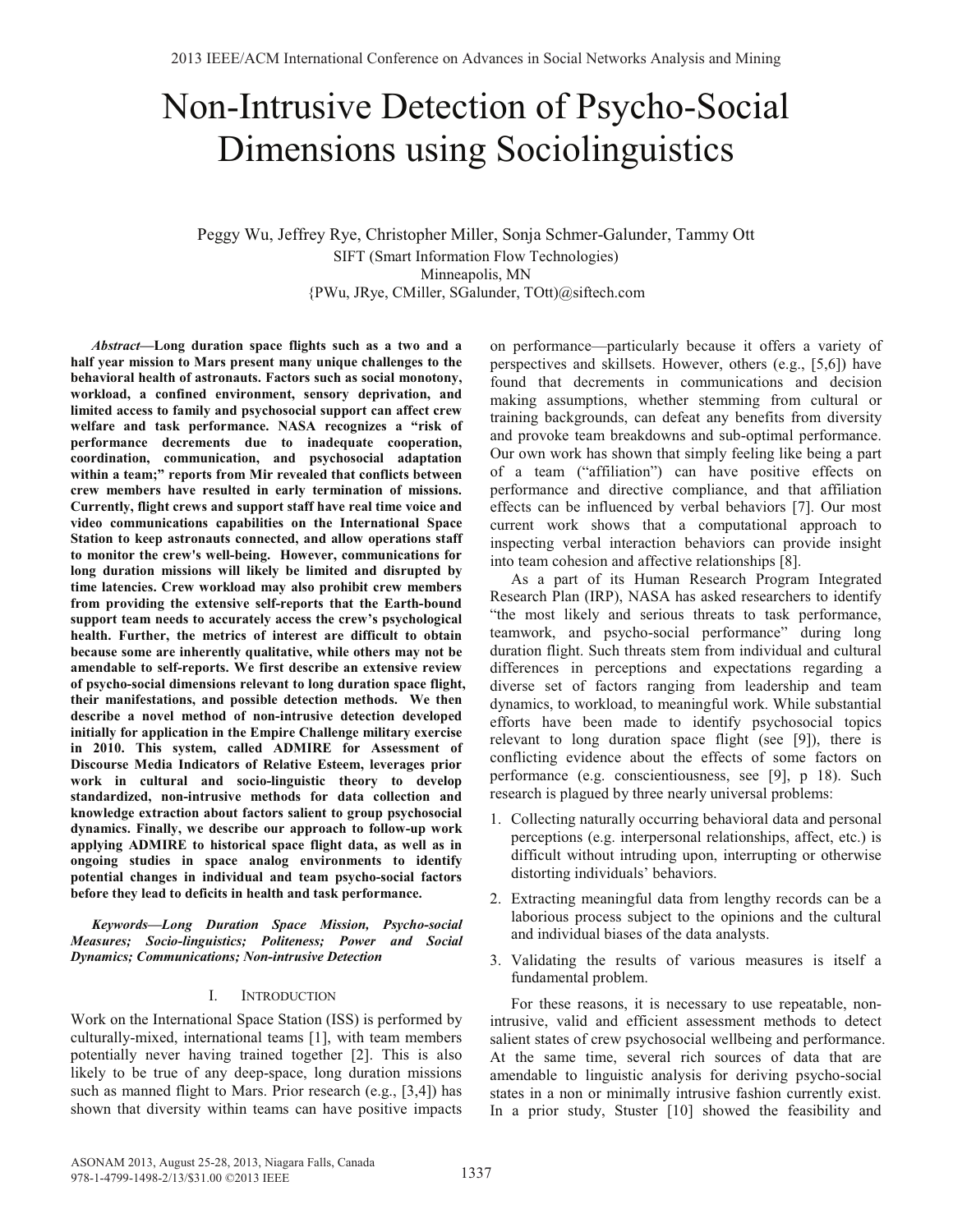analytic value of assessing personal journals from astronauts on the ISS. Similarly, the authors [8] have demonstrated the use of correspondences and communications such as instant messages and transcribed telephone transcripts to derive power measures. By creating automated methods to analyze personal journals and naturally-occurring communications behaviors, it is possible to infer a number of behavioral health factors that are otherwise not computationally tractable. The long term goal of our research, then, is to develop a system that can automatically detect changes in the psychosocial dimensions that affect individual and team behavioral and task performance.

Many individual and team psychosocial and performance precursors manifest themselves in the communication between team members, or in individual written reflections. However, the question remains as to which factors can be detected by automated methods so that we may define the scope and capabilities of the resulting system. In order to systematically identify which dimensions are most amendable to automated detection, we first conducted an extensive review of psychosocial dimensions of interest and prior automated and nonautomated methods. We provide a description of this survey below.

## II. A SURVEY OF RELEVANT PSYCHO-SOCIAL FACTORS

#### *A. Objectives*

Our ultimate objective is to create technology that can unobtrusively monitor individual and team psycho-social health dimensions that may have the most impact, either positively or negatively, on team members' health and performance. There are many existing studies on the psychology and behavioral health issues in ICEs (Isolated Confined Environments), but few focus on automated detection methods. Overlapping concepts and terminology in the literature led us to organize and conduct our review in the following fashion. We:

1) reviewed prior work that used an evidence-based approach to identify psycho-social dimensions that affect individual or team health and performance in spaceflight or space analogs

2) identified possible observable manifestations of psychosocial dimensions, and

3) selectively matched those observable manifestations with current or near term technologies and analytical methods that are non- or minimally-intrusive to flight and ground crew members.

We placed several inclusion limitations on psycho-social factors. While there are behavioral risks throughout the entire mission, for our purposes, the most critical timeframe is inmission as opposed to the pre- or post-flight due to the anticipated reduction of in-flight communications capacity. We also focused on team-related dimensions, as a future mission will likely use a small crew as opposed to a single individual. However, we did include some factors observed at the individual level, as an individual's psychological state will undoubtedly affect a team's state. For many of the psychosocial dimensions, we list manifestations that are likely to be

detected by current or near term technologies. We concurrently surveyed detection methods, especially those that are non-intrusive or minimally intrusive, and matched them to detect manifestations of psycho-social dimensions. The concept and basic organization of the survey is shown in Figure 1.



#### *B. The Psycho-Social Dimensions and Detection Survey*

We reviewed over 50 publications and technical reports to extract possible psycho-social dimensions of interest. The resulting list contains over 85 psycho-social functions that are neither orthogonal nor independent, though we grouped similar items and concepts together wherever possible, and organized them into top tier categories. To provide a sense of priority, we ranked the categories roughly based on their likely importance to space operations as guided by the frequency with which issues related to those categories were reported in the Stuster astronaut journal study [10], as well as the general indication of their importance from the NASA Behavioral Health and Performance evidence book [9]. The survey is available on a case-by-case basis through contact with the author.

The top tier categories, in ranked order, are:

- ! Work, Perceived Workload, Work related stress
- ! Adjustment (imposed by Environment)
- Perceived Social Distance, Social Interaction
- Perceived Power, Organizational/Management related
- ! Emotion/Mood/Mood Disorders
- Team Specific
- **Psychosomatic Reactions**
- ! Gender and Cultural Differences
- Salutogenic (i.e. positive, motivating, awe-inspiring) Experiences
- Individual Traits and Personality
- Others

The next step was to associate observable manifestations with the identified psycho-social dimensions. Many of them had multiple and overlapping manifestations. In general, the manifestations fell into the following categories: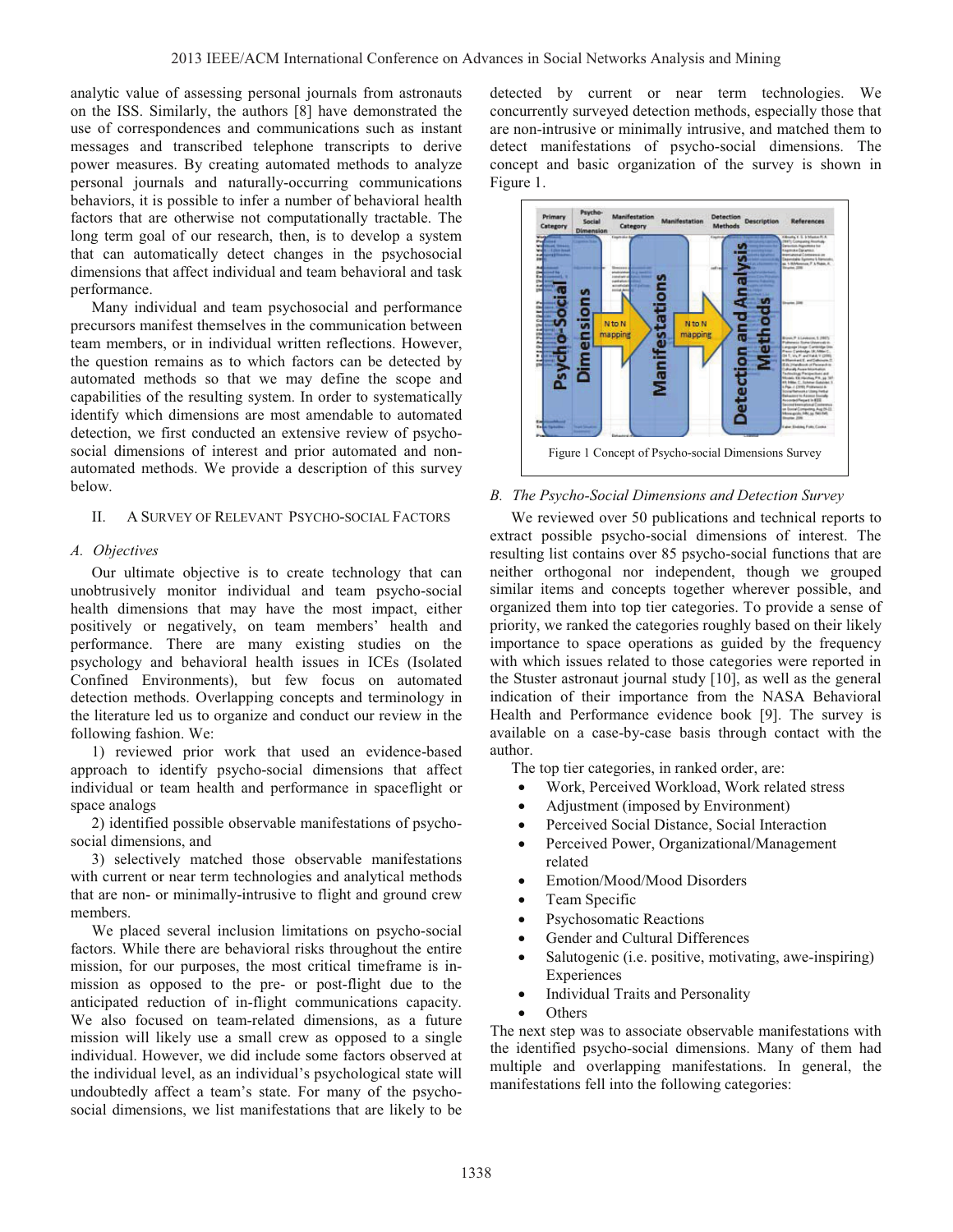- ! Individual Behavioral Changes (e.g. changes in social interaction, helping behaviors, voluntary cooperation, temperament, hallucinations, motivation, daily tasks reported as monotonous, creativity, affect, keyboard dynamics, altruism)
- ! Team Related Behavioral Changes (e.g. changes in coordination style such as more time-consuming, explicit coordination strategies vs. streamlined implicitly coordination to shared mental models and information, displacement, crew autonomy)
- ! Non verbal communication (e.g. body posture, facial expression, intonations, proximity)
- ! Linguistics (e.g. use of filler words, politeness, word frequency, positive/negative emotion words)
- ! Physiological (e.g. gaze direction, heart rate)
- ! General Health, Food Intake, Sleep (e.g. quality and quantity, sleep hygiene, sleep disturbances)

The last step in this process was to identify detection and analytical tools that can be used for sensing the psycho-social manifestations. During this process, we considered the environment and context in which data is gathered so that the results would be meaningful and useful. For example, while proximity between individuals can indicate social distance [11], flight crew members on the ISS often communicate using the onboard communications system, thus rendering the physical proximity meaningless in predicting social familiarity. Microgravity, as well as the confined habitat in a notional spacecraft, may also distort the usefulness of analyzing the body language and physical orientation of individuals. In our review, we found that by far, current methods of detecting manifestations rely on interviews and surveys. Other reporting methods are emerging, such as assessment methods in the form of games, with non-intrusive and minimally intrusive methods making up a small minority. We organized the detection methods into the following types:

- ! Linguistic Analysis
- ! Non verbal communication Analysis (e.g. Optical Computer Recognition for facial expression, Keystroke dynamics, proxemics)
- Physiological and Neuro-physiological monitoring (e.g. voice intonation, socio-meter)
- ! Performance Measures (e.g. reaction time)
- ! Environmental sensors
- Sleep monitoring (e.g. Actiwatch)
- Self Report in the form of games
- Self Report/Survey/Observations

The result is a live spreadsheet containing over 85 psychosocial factors with an n-to-n mapping to over 80 manifestations of various levels of granularity. Some of the manifestations, in turn, are mapped to some of the eight aforementioned detection categories. Through a series of prior projects, we have focused on a small subset of psycho-social dimensions and their manifestations. Below, we discuss the availability of data and our detection methods to derive relevant psycho-social dimensions.

## *C. Available Data and Psycho-social Dimensions of Interest*

Under our NASA-funded effort to explore behavioral health and performance in long-duration missions, our objective is to systematically identify and test a select number of non-intrusive methods of detecting factors that can affect individual and team behavioral health. To this end, we are using the psycho-social dimensions survey to identify manifestations that can be detected in non-intrusive and minimally-intrusive methods. For reasons ranging from astronaut privacy, to the high workload that limits the crew's ability to complete surveys in-flight, to the cost of deploying new sensors on the ISS, available data and data collection methods are highly limited. Thus, we are examining nonintrusive detection methods based on "data" collected by existing "sensors" (including, especially, existing communications streams) and further distinguishing related manifestations that can inform us about the maximum number of relevant psycho-social dimensions as identified in our survey. This process produced a limited set of data types, which mainly include flight crew communications, flight to ground communications, and astronaut journals (including blogs and tweets). Fortunately, due to prior work, we have a small arsenal of analyses and detection methods to use against these data types. Further, the individual and group dimensions that can be derived from available data streams have been shown to affect task performance and are relevant at both the individual and group level. Below, we describe these dimensions in greater detail and provide their theoretical background.

## *D. A Theory of Group Dynamics Expressed Through Politeness*

A large proportion of team performance and psychosocial problems—and problem precursors—manifest themselves in the communications between team members—whether within flight crews or between crews and the ground. Communication (both verbal and non-verbal) is, after all, how humans detect and manage interpersonal and team cohesion issues. Communication, in all its nuances, may well take on even more importance for long duration space flights [10], especially under the circumstances of social monotony, possible discrepancies in cultural interpretations, and delayed communication with ground crews. In previous work, we developed a quantitative, computational implementation of the Brown and Levinson [12] model of "politeness" in discourse and have demonstrated [13] its ability to predict perceptions of politeness in members of various cultures, and to generate polite discourse for use in virtual agents that were perceived as believable by native speakers.

Brown and Levinson [12] theorize that politeness behaviors allow humans to signal our beliefs about social relationships and attempts to manipulate the beliefs of others. Further, their cross-cultural empirical studies suggest that the use of politeness constructs are universal, even though their manifestations are culture specific. In our interpretation of Brown and Levinson's model (cf. Fig. 2 and [14]), all social interaction threatens "face" [15] and the amount of politeness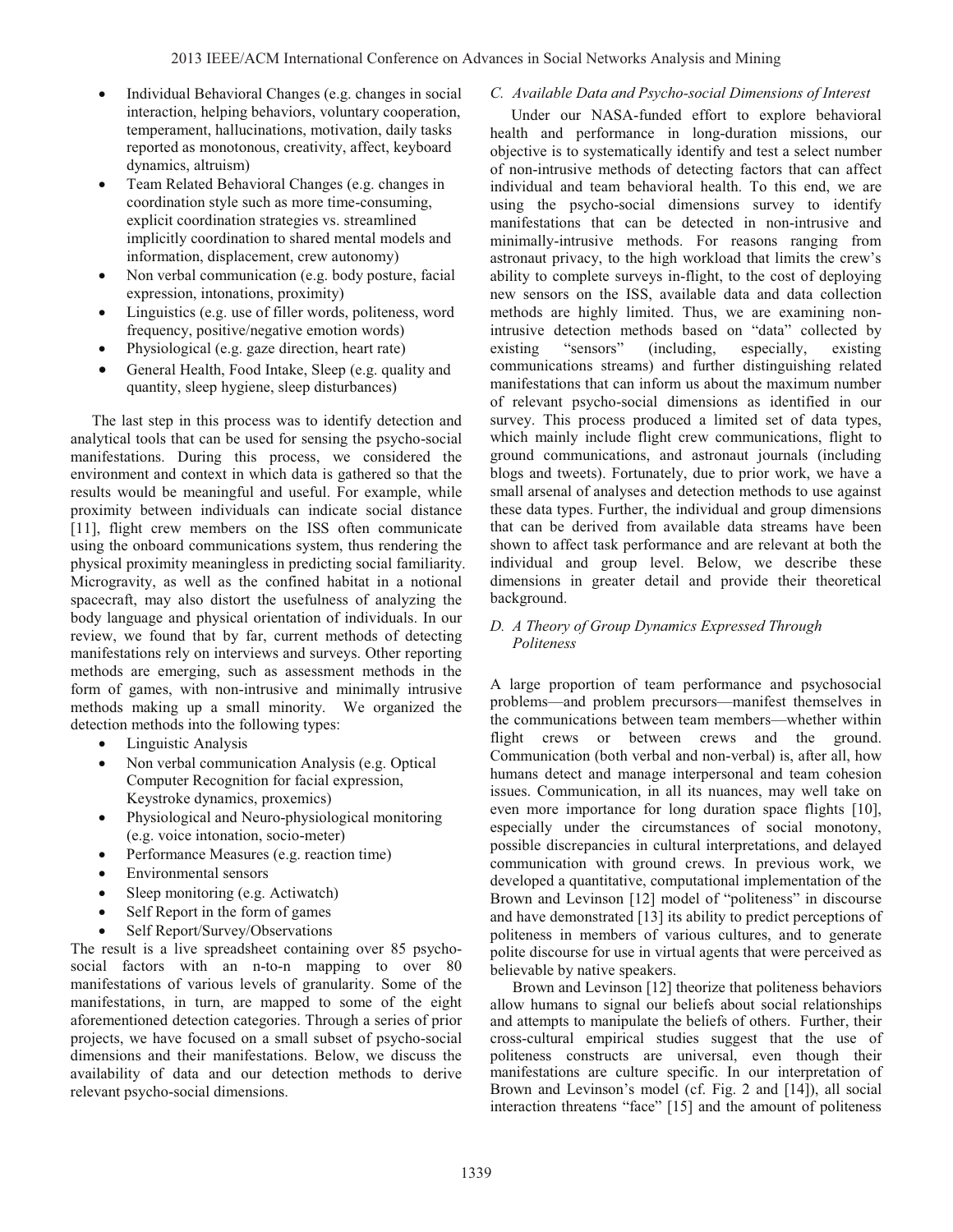"value" used must offset the threat if the social status quo is to be maintained. In social interactions, the degree of face threat is a function of the power and social distance (roughly, familiarity) of the participants and the degree of imposition of the interaction. To offset face threat, we make use of polite "redressive strategies," which are the familiar verbal and nonverbal behaviors which we think of as "polite": "please," "thank you," honorifics, apologies, etc. These strategies are culture-specific, but Brown and Levinson's data suggest that the broad functional categories of redressive strategies are repeated across cultures. Each type of redressive behavior has a *redressive value* within a culture—meaning that it is capable of offsetting a certain amount of face threat. If a hearer perceives less redressive value being used than the s/he perceives as necessary given the face threat inherent in the interaction, then



Figure 2. Conceptual depiction of Brown and Levinson's functional model of politeness.

the interaction will be perceived as rude; if more redress is perceived than is deemed necessary, then the interaction will be perceived as "over polite." The fact that the manifestations of politeness strategies are culturally specific means that in implementation, the culture of the actors signal the use of different scores for the redressive strategies (e.g. bowing may have a

The value of both a threat and its redress is based on the perceptions of an individual, which explains how the same utterance can be polite or rude depending on context. If I use the same phrase to ask you to pass the salt (e.g., "Excuse me sir, but would you mind passing the salt?"), I might be perceived as being too polite if we are close family members (low social distance), or I might be a bit rude if you are the President of the United States (high power difference)—or if you are engaged in an important activity such as delivering a speech (high imposition). Similarly, this model can explain how one individual can intend an act as nominal while another can expereince it as rude—if there is a mismatch between their perceptions of any of the factors used to determine the degree of face threat, or in their perceptions of the redressive value of the politeness behaviors used

A final aspect of our interpretation of the Brown and Levinson model is that politeness perception is a cognitive process. Our perceptions of social relationships and the imposition of an act may start off as nominal, but we draw inferences from the transaction itself. When we perceive an imbalance, we try to explain it by adjusting our assumptions about the relationship or imposition—or the character and knowledge of the participants. This is why if you burst into my office and yell "Get out now!" I am more likely to believe that your language was due to an urgent (imposing) danger than

that you're just rude. However, if you persist in this behavior, or I learn that there is no danger, I may adjust my perceptions of your actions and attempt to find alternate interpretations (e.g., perhaps you are trying to assert higher power over me). In the next section, we describe our use of this model to automatically derive a depiction of the power dynamics within a group using computerized recognizers to identify and score politeness behaviors in a military chat context.

## III. THE ADMIRE APPROACH FOR ANALYSIS OF COMMUNICATIONS DATA

In prior work funded by DARPA [14], we demonstrated the use of the Brown and Levinson theory as the basis for a computational model of perceived politeness. We have shown that, in American English cultural examples, our implementation is reliable at predicting perceived politeness for both trained and naïve raters. We have also demonstrated the ability to "swap" knowledge bases of culture-specific rating values and provide both predictions and explanations for alternate cultural perceptions of interactions (in American English, Pasthun and Modern Standard Arabic). Finally, we have used our computational model in language training games and rehearsal aids, demonstrating exponential scale up savings in software engineering costs.

In more recent work funded by the U.S. Navy's Office of Naval Research, we used the politeness model with observed behaviors between individuals in a social network to infer their social relationships and attitudes toward each other. In principle, this is what an outside observer does naturally. If I see person A calling person B by an honorific, using formal language, making requests instead of demands, etc., I am likely to infer that person A has (or, more accurately, believes themself to have) less power than Person B, that A and B are not close friends and/or that A is imposing on B to a degree. The challenge of our program was to enable a software algorithm to make similar inferences in an automated fashion.

Under a program called ADMIRE (for Assessment of Discourse Media Indicators of Relative Esteem), we developed a parsing, recognition and scoring system that can analyze a corpus of textual data in any of various formats (e.g. email, IM Chat, discussion forum/blog, transcribed phone messages). The corpus was processed to identify speakers and addressees and parse out potentially misleading aspects (such as quoted text from prior emails). The resulting set of interaction exchanges was run through a recognition and scoring algorithm based on our computational implementation of the Brown and Levinson model to recognize and score specific instances of politeness behavior usages indicative of particular relationships between interactants. In the subsections below, we first describe the ADMIRE implementation, and then the results of applying ADMIRE to a series of military chatroom exercises.

# *A. The ADMIRE Architecture and Implementation*

Our ADMIRE tool was developed to infer relationships (we have primarily investigated power relationships, but others are possible) expressed in interactions between individuals (ranging from dyads to, potentially, hundreds of individuals) and captured in textual records of those interactions.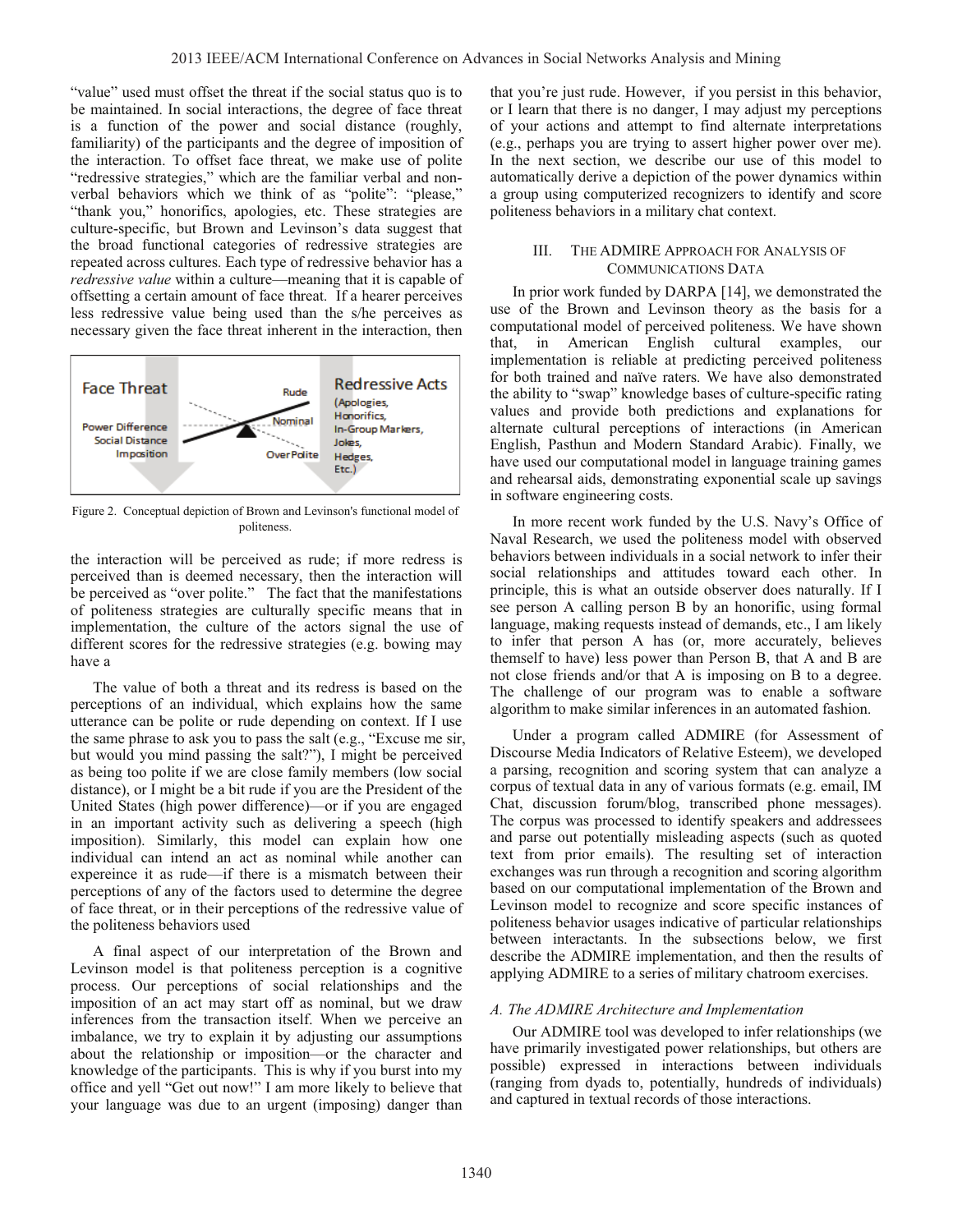## *1) Functional Flow*

ADMIRE processes a corpus of textual discourses in order to generate a set of output files describing the relationships between actors in the corpus. ADMIRE accomplishes this in the following way; it:

- 1. parses the corpus files to create a set of discourses
- 2. populates a communications network from the discourses and filters it for efficiency
- 3. identifies uses of politeness strategies in the remaining discourses
- 4. computes a score summarizing how much redressive "politeness" (as a positive or negative score centered on zero for a neutral act) was directed from each speaker to all hearers in each discourse
- 5. ranks the actors to derive an overall ordering,
- 6. writes output files describing the results

Below, we will discuss each of these steps in detail.

#### *2) Parsing and Data Representation*

ADMIRE represents interactions as a directed graph with actors as nodes and communications as unidirectional edges. Where two actors speak to each other, ADMIRE represents the conversation as a pair of links. When a discourse includes three or more speakers, the network contains links from each speaker to each hearer.

ADMIRE derives the communication network from a series of discourse interactions, where a discourse represents a block of communications from the corpus. ADMIRE uses specialized discourse representations based on the nature of the corpus. For emails, ADMIRE lists the actors in the To: and CC: fields separately and stores the Subject: field. During parsing, ADMIRE eliminates contents being forwarded or replied to, so the contents of an email represent only what was written by the sender. When asked for the set of hearers, emails return the union of the To: and CC: fields. When asked for the speaker, emails return the Sender:.

In contrast, ADMIRE uses a dialog specialization of discourse to represent spoken dialog (e.g., from transcripts) and chat (IRC) transcripts. Dialog instances are conversations with multiple speakers and hearers. Unlike emails, dialog instances may return multiple speakers. A dialog generally represents a discrete conversation between small numbers of people. When dialogs have too many actors, ADMIRE attributes redressive acts too widely, thus reducing analysis effectiveness. The hearers for a dialog are generally the same as the speakers, but may include actors who never speak.

ADMIRE transforms corpora consisting of flat text files into Discourses using an extensible parser. We created different parsing adapters for email, IRC chat, phone logs and, under NASA funding, radio communications logs. Each comes with different method for processing sender and recipient identification and for identifying novel content vs. quoted prior content.

Email clearly defines the speaker and hearer(s) in the header. Phone transcripts typically contain two or three actors, allowing ADMIRE to assume that each line of content is

addressed to everyone in the dialog. IRC, however, poses a challenge in revealing who is being addressed with each statement. To address this, ADMIRE has implemented the following three heuristics.

- 1. *Assume continuity*—If the speaker for a line was the speaker in the previous line, set the current hearer(s) to be the same as the hearer(s) from the previous line.
- 2. *Assume reciprocity*—If the speaker for a line was a hearer for the previous line, set the current hearer to be the speaker of the previous line.
- 3. *Assume sequential turn taking*—If the hearer for the previous line was unknown, set the hearer to be the speaker of the previous line.

To assess email and spoken dialog, ADMIRE creates a single discourse for each input file. However, IRC logs can span hours or days and can contain numerous conversations. The adapter segments the transcript into discrete dialogs. As with inferring actors, this is a heuristic process. For each statement, the adapter starts a new dialog if neither the speaker nor the hearer is already in the lists of speakers and hearers for the current dialog. In other words, the existing dialog is reused as long as new statements are spoken or heard by someone already in the dialog.

## *3) Network Creation and Filtering*

ADMIRE builds a network representing who talks to whom and with what frequency differently for emails than for transcripts or IRC. For email data, it adds links from the sender to each recipient in the To: and CC: fields. For dialogs (spoken or IRC), it adds links from each sender to each hearer, as all speakers are assumed to be speaking to everyone else.

ADMIRE can remove unwanted links to reduce the size or complexity of a network. For example, it can remove links involving participants who communicate very rarely (and therefore, for whom we did not have enough data to create reasonable estimated power scores). The filter works by repeatedly applying a set of filtering rules to a network until they stabilize.

ADMIRE defines two filters to reduce network size and to ensure that only significant links are included in the network. These filters can 1) limit the minimum number of discourses that must be on a link, or 2) require links to be symmetrical. We also define two filters to increase confidence of social relationships by requiring a minimum number of discourses. An additional filter enforces that each link uses one of the actors as speaker or hearer. This last filter ensures that the network contains a specific, inclusive subgroup of actors, or that the network must contain the actors and anyone they are linked to.

## *4) Redressive Act Identification*

ADMIRE includes a politeness assessor which analyses discourse contents for the presence of politeness strategies. Strategies are not necessarily polite or rude in the naive sense. Instead, they are speech patterns that reflect a speaker's perception about a social relationship. The politeness assessor identifies sstrategy usage a single discourse at a time for each speaker in each discourse across an corpus.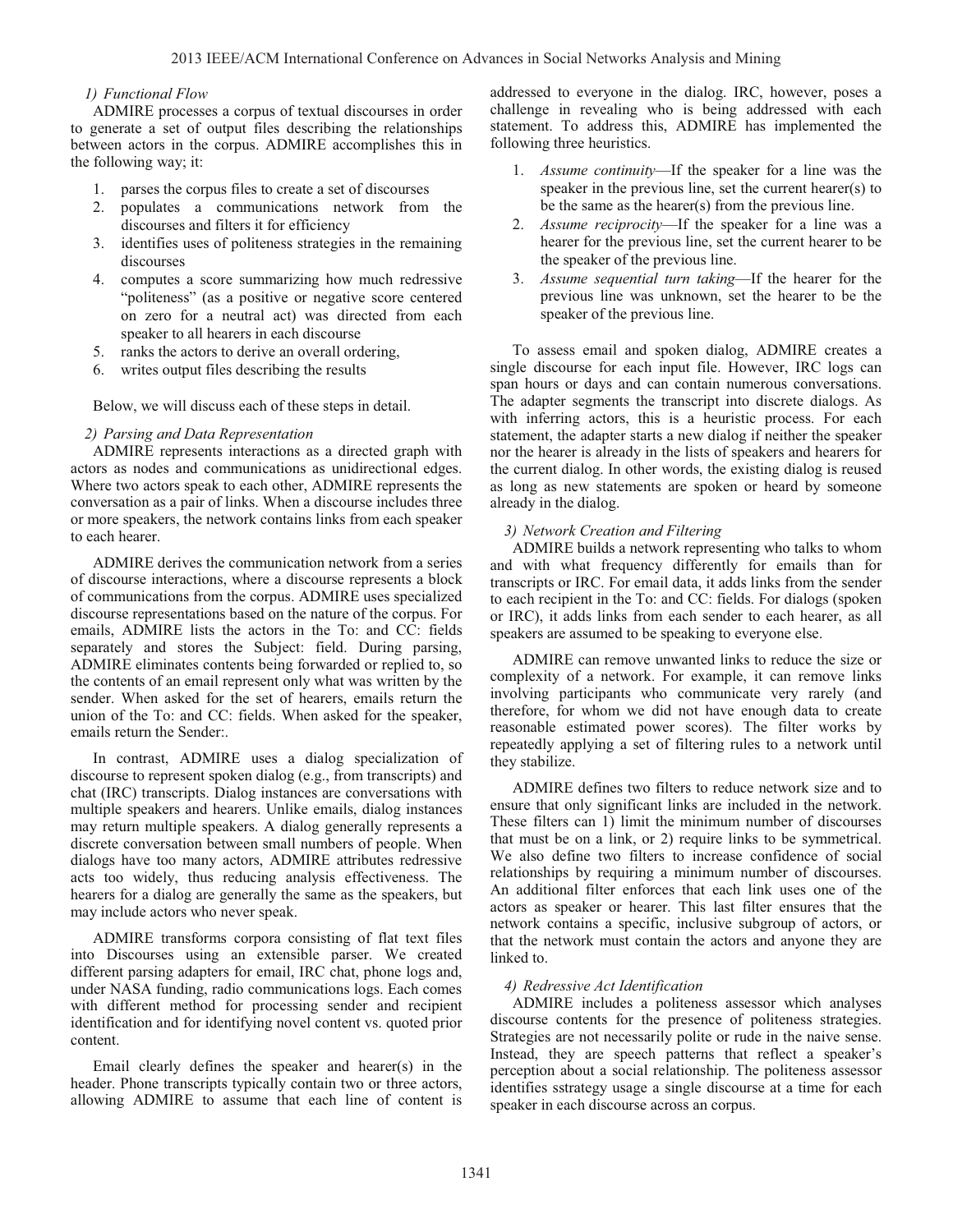ADMIRE's politeness assessor uses a set of politeness behavior recognizers primarily based on regular expressions and natural language processing. Examples of recognizers include:

- ! **Please**. "Please," "plz," or "pls."
- ! **Gratitude**. "thanks," "thank you," "thankx," etc.
- LeadingDirective. LeadingDirectives occur when an utterance begins with an imperative. Within tactical military chat, sample imperatives include "follow," "stay," "move," "report," "standby," "start," and "leave."
- ! **OutGroup and InGroup**. The OutGroup and InGroup strategies are complementary. OutGroup conveys that the speaker considers the hearer to be in a different group and InGroup suggests that they are in a common group. ADMIRE identifies OutGroup by the presence of "you," "you're," "your," "yours," or similar forms. InGroup is signaled by use of first-person plural terms, such as "we," "us," "our," and "ours." These identifiers are based on the trend cited in [16, 17]. This approach yields false-positives when the speaker is speaking on behalf of the group. Use of the OutGroup strategy suggests that the speaker has power over the hearer, and thus contributes negatively to the power of the hearer, while InGroup does the reverse.
- **Wilco**. In military jargon, "wilco" is an abbreviation of "I understand and will comply." The Wilco strategy is signaled by "wilco" or "will do."
- ! **ThirdPerson**. ADMIRE identifies ThirdPerson when a speaker refers to him or herself in the third-person.

## *5) Scoring*

ADMIRE uses a configurable scoring model to compute a single numeric value for each speaker in each discourse that reflects the speaker's perception of their relationship to the hearers as derived from their use of politeness strategies. The scoring model is capable of computing various dimensions of social relationships, including: power, social distance, and affect (likability), although to date we have focused only on power relationships.

To compute a score for a speaker in a discourse, ADMIRE examines a number of factors, including the number of sentences and number of words they speak. However, the main component of the score is based on the presence and sometimes absence of specific politeness strategies, weighted by the number of opportunities for the strategy to be used.

Within an interaction medium and culture, different strategies consistently align with relationship dimensions. However, across domains, strategies may align with different dimensions and may be more or less relevant. For instance, the use of "please" or language implying gratitude in military tactical chat distinctly suggests that the speaker has power over the hearers. However, in spoken dialog, the use of "please" or gratitude language weakly suggests the opposite (that the speaker has less power than the hearers).

*6) Ranking*



Figure 3. Network graph of power scores and communications relationships derived for one EC10 chat room over the full week's vignettes.

ADMIRE uses a force-directed algorithm to compute overall rank scores for the actors in the network and uses these scores to position nodes in a graph for visualizing the social network. It is important to note that the rankings are meaningful within a corpus of data, but that they are unit-less and are not transferrable across corpora or domains.

ADMIRE's force-directed ranking algorithm uses a physics simulation which treats each link as a spring. The stiffness of the spring is based on the number of discourses, and its equilibrium distance is based on the mean politeness score. Links with more messages are more stiff, and thus have a greater effect on the resulting ranks.

Often, networks will have a positive link from actor A to B and a corresponding negative link from B to A. This relationship suggests mutual agreement that one is higher than the other. In some cases, both links represent relationships with the same sign. If the magnitudes associated with these links are similar, the spring forces will cancel out and other links in the network will govern the ranks of the two actors.

## *7) Output: Writing*

An ADMIRE analysis produces numerous descriptions of the detected social relationships in a corpus. One of the most intuitive outputs is the network graph (an example from our experiment is depicted in Figure 3). ADMIRE positions actors with higher ranks higher on the graph. The graph connects ovals with arrows that show what speakers (tails of arrows) communicated with what hearers (heads of arrows). The width of the arrow indicates how many messages were observed, though width is limited to ensure readability. Arrows are labeled with the mean power accorded from the speaker to the hearer. Higher values indicate that the speaker accords more power to the hearer. ADMIRE colors arrows with positive "power accordance" green, negative accordance red, and neutral (0.0) black. The ranking algorithm chooses ranks such that most positive arrows will point up the page and negative arrows will point down. This same information can also be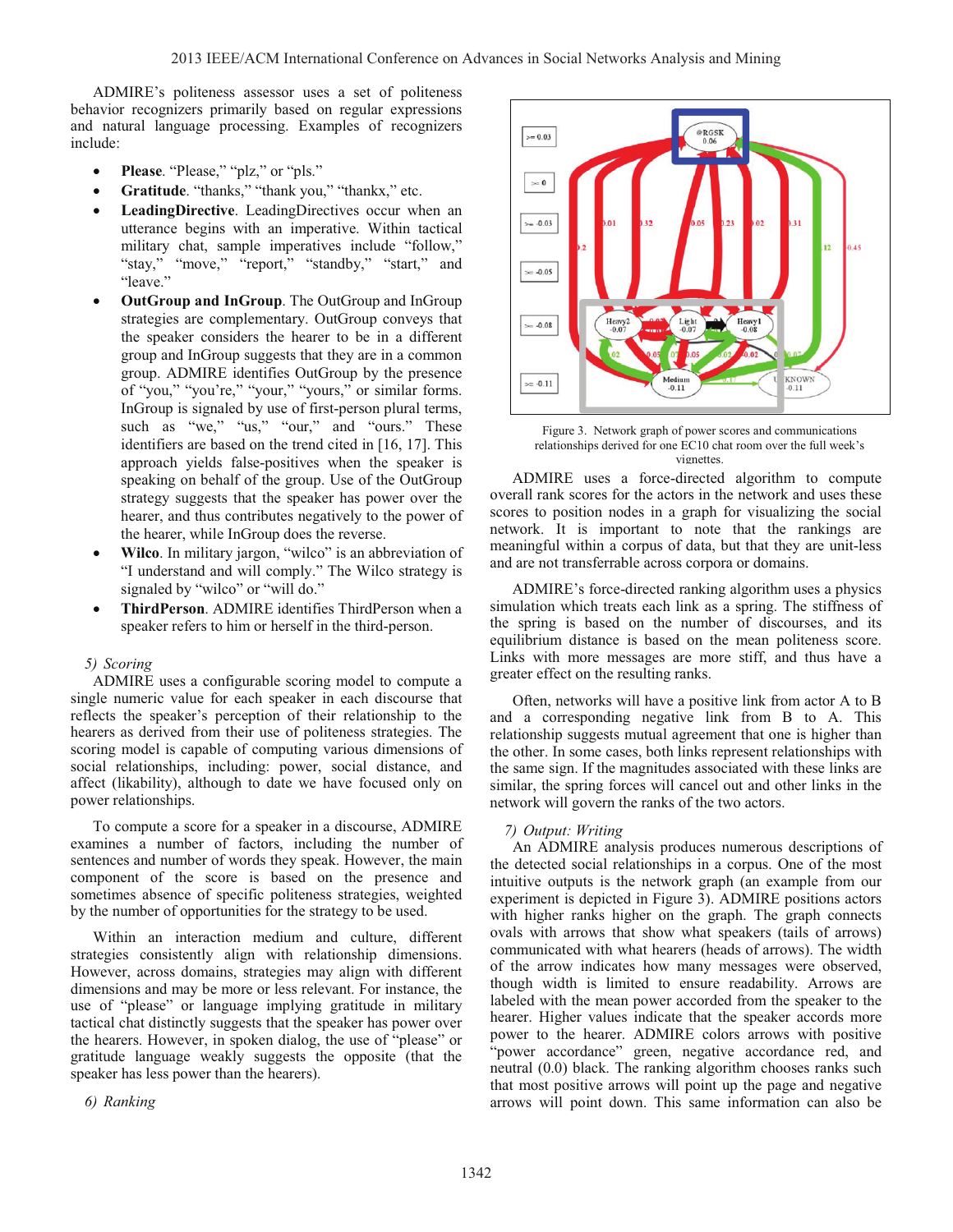

delivered as a Comma-Separated Value (CSV) file along with summary values showing the minimum, mean, maximum, and standard deviation for the regard shown in messages.

ADMIRE also provides a graph showing how each strategy contributes to the scoring (see Figure 4). In the graph, weighted values with larger magnitudes indicate that a strategy contributed more to the overall rankings of each hearer and/or speaker. Positive values reflect strategies indicating the hearer (recipient) has more power, and negative values indicate the speaker has more power. This can be particularly useful in identifying the types of politeness strategies most commonly used in a corpus, a specific domain, or culture of interest.

#### *B. Validating ADMIRE Results*

During development, we have explored applying ADMIRE to multiple discourse types to deduce power relationships. These included: emails (both our own internal corporate emails and the ENRON email dataset [18], transcribed spoken interactions (the Family Secrets mafia phone intercepts [19]), and IRC chat (two sets of military chat). The most fully realized experiment that we have performed to date is presented below.

#### *1) Experimental Environment: Empire Challenge 2010*

In 2010, under sponsorship from the Office of Naval Research (ONR), we developed ADMIRE and participated in the Empire Challenge Green Devil 2 exercise (known as EC10) at Ft. Huachuca, AZ—a joint military exercise in which active duty forces manned advanced sensor and computer equipment to gather intelligence on simulated communities to identify insurgents and forestall attacks. Green Devil 2 was organized and overseen by ONR to test advanced, integrated ISR technologies under realistic field conditions. We provided a demonstration to field ADMIRE, integrating it with ONR's field data architecture to process military tactical chat interactions generated by Marines and support contractors in three different chat rooms during live exercises.

Throughout the exercise, participants coordinated sensor and analysis activities in different IRC chat rooms. Chat messages were generated throughout the week. Each chat room

involved anywhere from 8-13 separate vignettes, each lasting 1-2 hours and involving 5-25 individuals. ADMIRE downloaded chat records from 3 chat rooms at the end of each vignette and parsed, scored and created power network graphs as described above.

#### *2) Experimental Results.*

Using the recognizers described above, we produced a power score for each participant in each chat room in each

|                           | <b>GBOSS</b> | <b>TAC Ops</b> | Unc. GHUB |
|---------------------------|--------------|----------------|-----------|
| # Sessions                | 13           |                | 8         |
| % Correct Agg.            | 100%         | 100%           | 100%      |
| % Correct Ind.<br>session | 82%          | 94%            | 83%       |
| Binom, Prob.              | p<.00000     | p<.00001       | p<.00000  |

Figure 5. Summary results for 3 chat rooms.

vignette. We then qualitatively compared ADMIRE's score against the known or expected "ground-truth" power relationships. Note that while ground truth is often the same as the "org chart" or chain of command, it is quite possible for operations to deviate from it. Figure 4 shows an output network graph for the week's vignettes for one chat room.

Figure 5 summarizes ADMIRE's results over three different chat rooms in the EC10 exercise. When we averaged results over the full week's chat data (13 sessions for one chat room, 8 for each of the two other rooms studied), ADMIRE's end result was 100% successful at detecting the core "ground truth" relationships in each chat room. Even when applied to the individual vignettes (1-2 hours of data), ADMIRE's conclusions about power relationships averaged 84% accurate.

#### IV. CONCLUSIONS AND FUTURE WORK

The relative success of ADMIRE "in the wild" of EC10, using realistic, military tactical IRC chat generated during highly representative military activities implies that our approach is robust and useful at least with regard to the kinds of task-focused behaviors that were being exhibited there. Additional, prior work, while less formal, has shown promise with spoken dialogue and corporate emails as well.

The polteness recognition strategies we have developed are, we believe, prevalent in general English usage and American cultural domains. Insofar as any other domain has an implicit or explicit power hierarchy, we would expect ADMIRE to have the capacity to detect it, though some tuning of weights and specific jargon might be required.

As described above, in the EC10 exercise, ADMIRE was used solely to detect power relationships. The Brown and Levinson model, described at the beginning of this paper, suggests that politeness behaviors should also be the key to detecting social distance/familiarity as well as the degree of perceived imposition on the hearer in various interactions.

Through our survey of space flight literature, we believe that these dimensions are relevant to understanding individual and team psycho-social health for NASA applications. We have begun working to modify ADMIRE for power